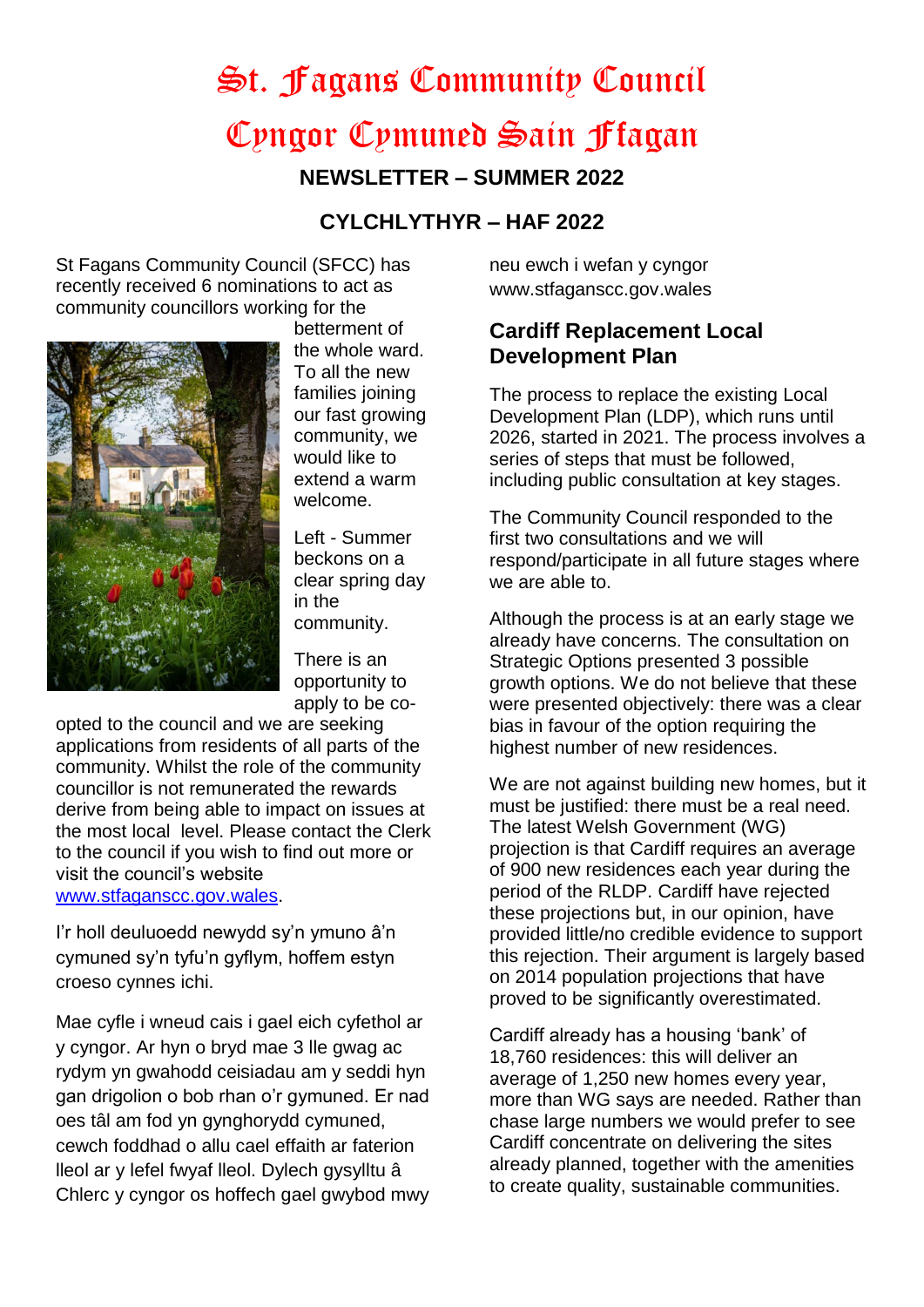If Cardiff decide that more than 18,760 residences are required additional sites for new builds will be needed. Perhaps predictably the preliminary list of candidate sites for development includes more green fields in north west Cardiff. If these sites are included in the final RLDP the effect will be to virtually join Radyr, Rhydlafar and Pentyrch. Cardiff have yet to decide which candidate sites to take forward, and we hope that more green field development in north west Cardiff will be rejected. The next consultation, which will include candidate sites, is not until October; but if you share our concerns about possible further green field development you might want to consider making your views known at an early stage - to local councillors, your MP and Welsh Assembly member.

Please let us know what you think. Send your thoughts to stfaganscc@btinternet.com.

The Community Council responses to consultations can be viewed in our planning committee minutes on the website.

#### **Please let us know what you think - Consultation – Community Orchard Proposal**

SFCC have received an offer from the trustees of the Plymouth Estates to rent a plot of land adjacent to Quarry cottages on Crofft-Y-Genau in the village - to be used as a community orchard –. The Council is keen to hear your views on this proposal to inform it's next course of action and invite you to submit these in a format of your choice to the Clerk (contact details below).

The Council would also like to hear from individuals/groups who may be interested in getting involved in such a project.

The following photographs should help you



locate the site in question.



SFCC has an obligation under the Environment (Wales) Act 2016 to 'maintain and enhance biodiversity'. There are many ways in which we are doing this including;

- Planted a wild flower bed to encourage pollinators;
- Purchased and sited planters located in various areas of the community, again to encourage pollinators, as well as contribute to carbon reduction and community wellbeing;
- Positive action to reduce and suppress invasive non-native species such as Japanese Knotweed in line with the Wildlife and Countryside Act;
- Engaged with the police and local landowners to act on illegal off-road motorbike usage and shooting of wildlife in Great Plymouth Wood, both of which threaten biodiversity in the ward;
- Lobbied to secure funding for community projects such as creating parks, playspaces for children and health and wellbeing equipment; and
- Lobbied for the implementation or improvement of more sustainable transport solutions, e.g. the Cardiff "NextBike" scheme, and improved bus linkages.

SFCC will continue to work towards the preservation and enhancement of biodiversity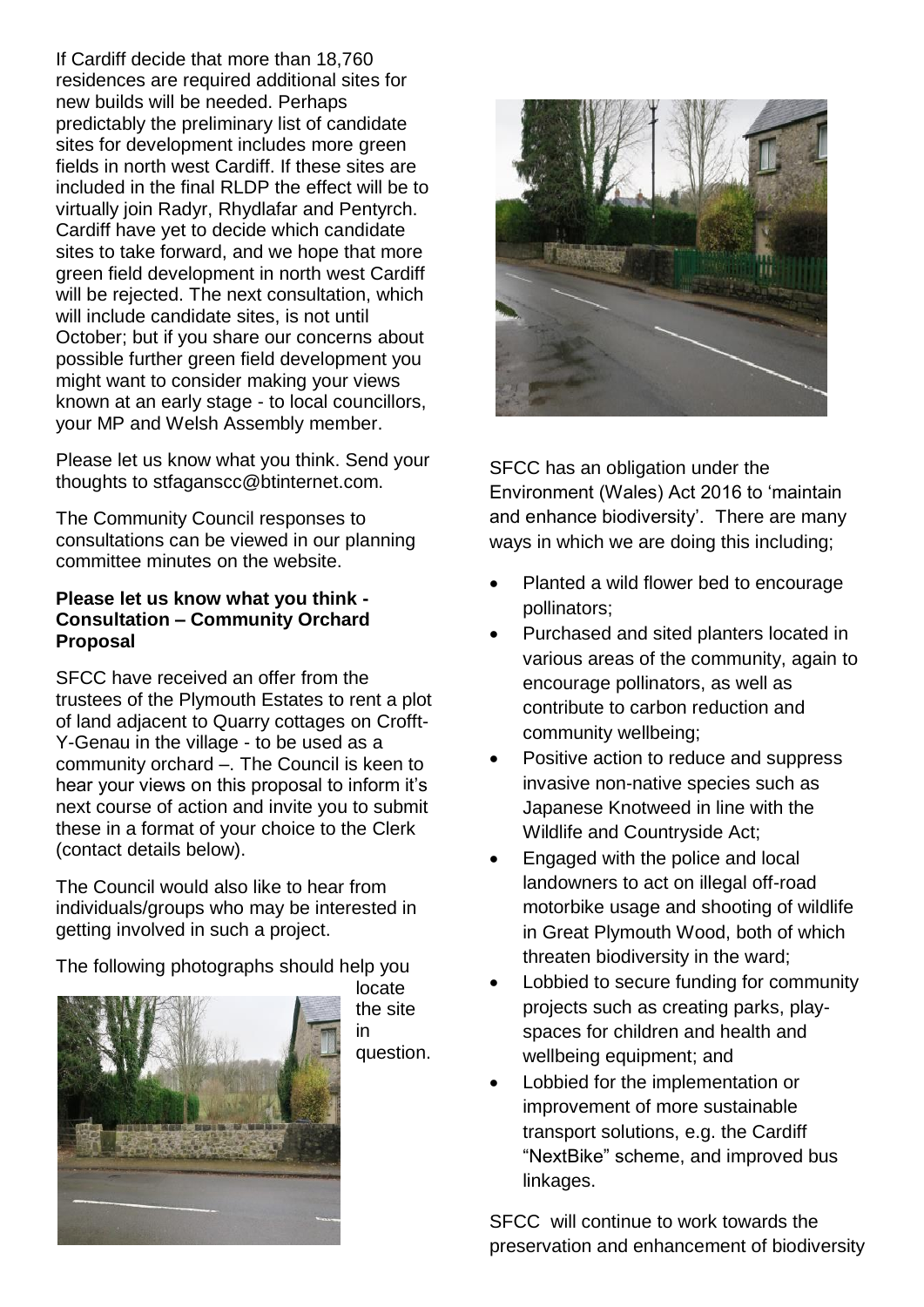wherever its influence can be exerted. You can view our Biodiversity policy on our website.

## **Community Projects**

The Westfield Park Benches have now been



fully installed. 6 high quality new stainlesssteel benches now provide comfortable options for a picnic in the

park.

## **Rhydlafar**

In March it was resolved to replace the railings to the grassed area which have been allowed to deteriorate into an unsafe state in Windsor Clive Drive having previously approached Cardiff Council to ask them to deal with the problem. The contractor initially approached has now confirmed that they can no longer undertake the works and an alternative approached. We hope to get this sorted out soon.

The council have also undertaken a preliminary survey of the ground conditions at the play area in Rhydlafar Park which we hope will inform future decisions about affordability of replacing the play surface which has been allowed to deteriorate. Key to this project will be to work in poartnership with Cardiff Council who own the park – SFCC are making every effort to achieve this.

## **Village Hall Fence**

Following an unidentified vehicle wrecking the fencing to the front of the village hall SFCC arranged for the repair and reinstallation of a good quality replacement.



# **Train Sculpture for Children in the Park by the Railway Line**

We have recently engaged the services of a wood carver to produce a model train which will be loctaed in the park. The wood was kindly supplied by National Museum of Wales from a pine tree which had to be felled in their grounds. Our thanks go to them for transporting the log to the park



*Before ....* 



 *and after with Danny the sculptor*

We hope the train will provide an ideal way for toddlers to be kept amused whilst the family enjoy a picnic in the park.

We are also currently replacing the sign in the park as it has begun to show the ravages of time we know that many people are surprised by the history it reveals: